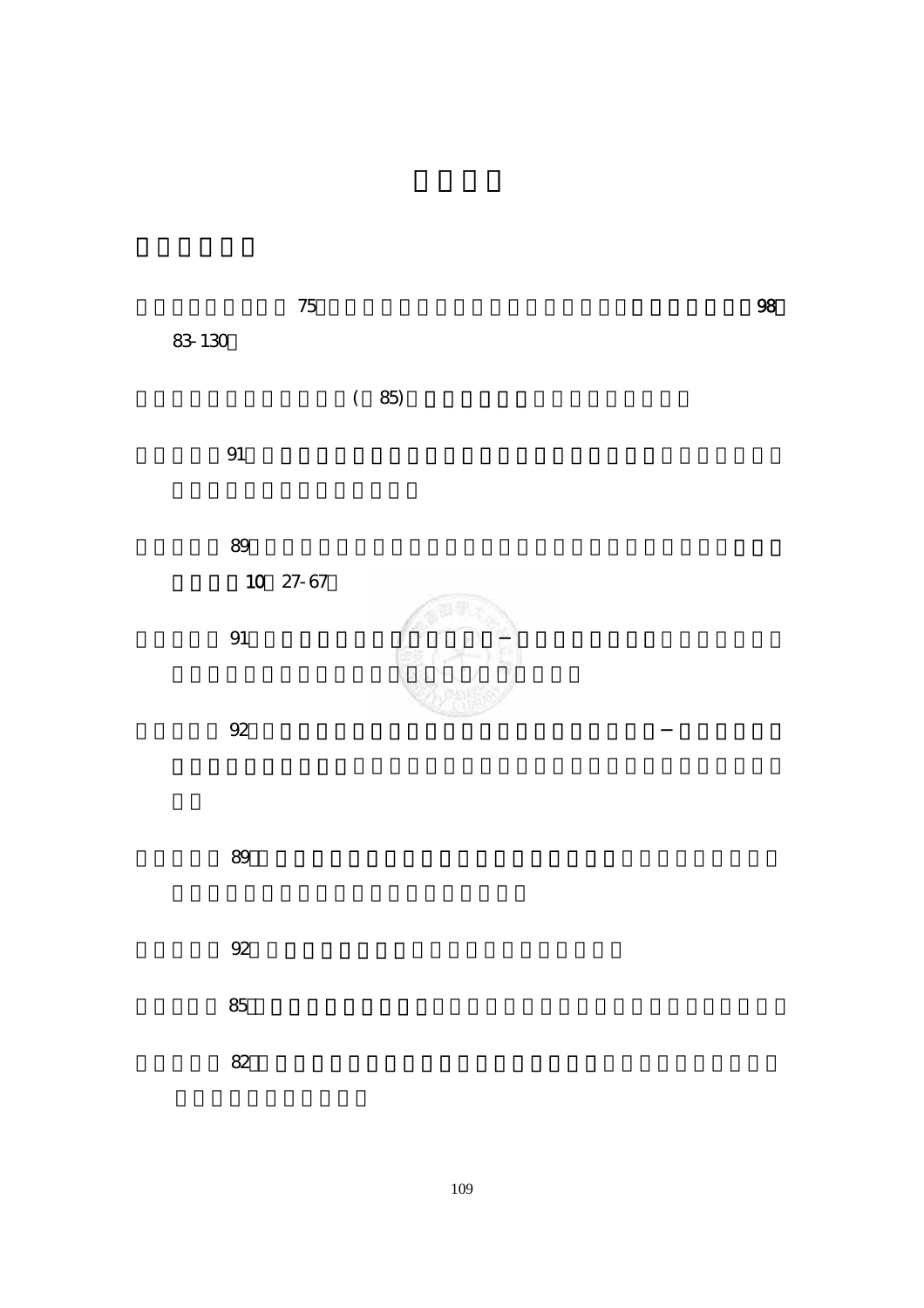

- Anderson, N., & Shackleton, V. (1990). Decision making in the graduate sel ection interview A field study. Journal of Occupational Psychology, 63, 63-76.
- Arvey, R.D. (1979). Unfair discrimination in Employment Interview: Legal and psychological aspects. Psychological Bulletin, 86, 736-765.
- Arvey, R.D., & Campion, J. E. 1982. The Employment Interview: A Summary and Review Recent Research. Personnel Psychology, 35, 281-322.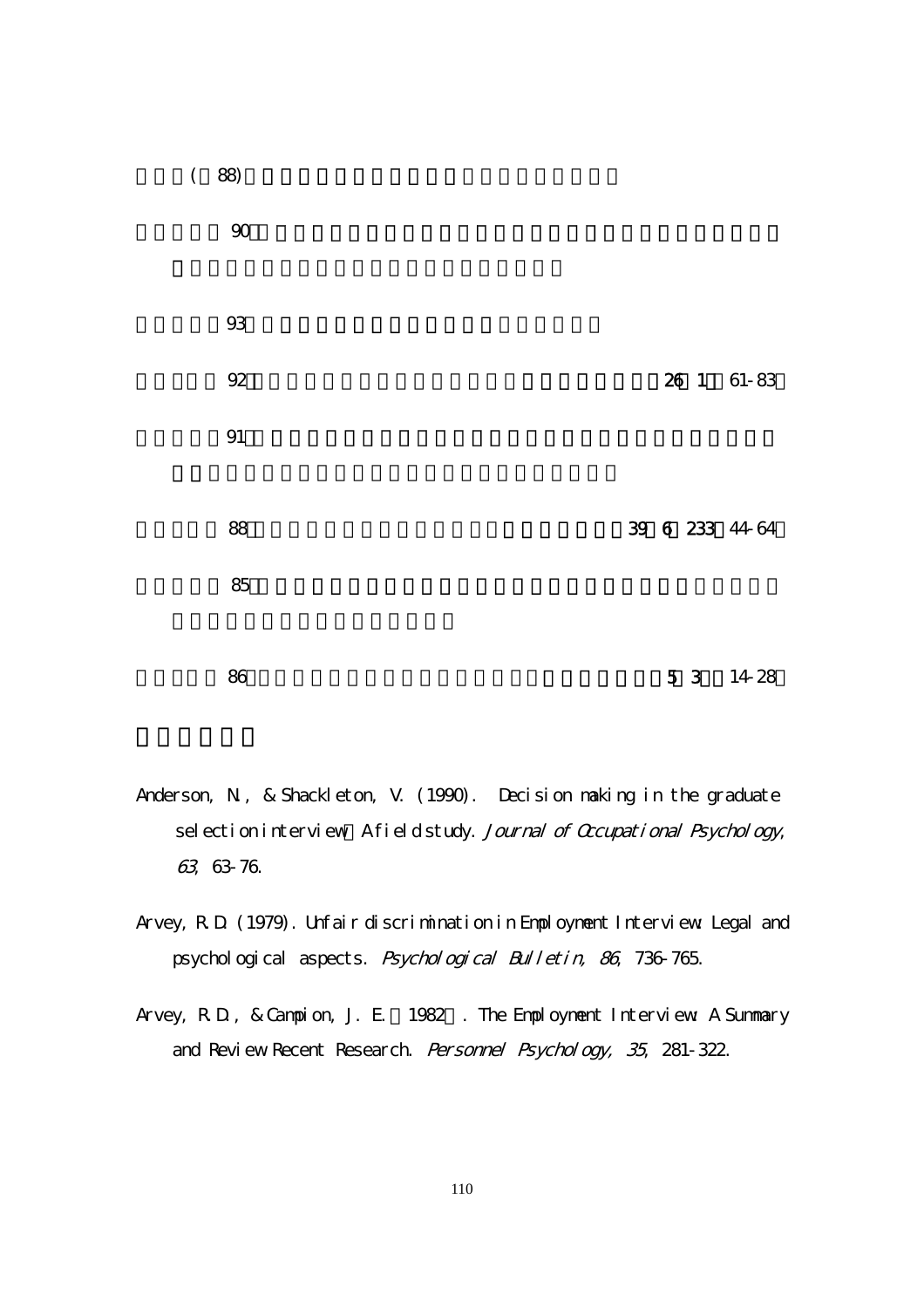- Baron, R. A. 1983. Sweet smell of success ? The impact of pleasant artificial scents on evaluations of job applicant. Journal of Applied Psychology, 68, 709-713.
- Baskett, G. D. 1973. Interview Decision as Determined by Competency and Attitude Similarity. Journal of Applied Psychology, 57(3), 343-345.
- Bigoness, W. J. (1976). Effect of applicat's sex, race, and performance on employers' performance ratings: Some additional findings. Journal of Appl i ed Psychology, 61, 80-84.
- Carlson, K. D., Connerley M. L., & Mecham III R. L. 2002 Recruitment eval uation: The case for assessing the quality of applicants attracted. Personnel Psychology, 55, 461-490.
- Cohen, S. L., & Bunker K. A. (1975). Subtle effects of sex role stereotype on recruiter' hiring decision. Journal of Applied Psychology, 60 566-572.
- Delli, D. A., & Vera, E. M. (2003). Psychological and contextual influences on the teacher selection interview: A model for future research. *Journal* of Personnel Evaluation in Education, 17:2, 137-155.
- Dipboy, R. L., Fontenelle, G. A., & Garner, K. (1984). Effects of previewing the application on interview process and outcomes. Journal of Applied Psychology, 69, 118-128.
- Dipboy, R. L., Fromkin, H. L., & Wiback, K. (1975). Relative importance of applicant sex, attractiveness, and scholastic standing in evaluation of job applicant resumes. Journal of Applied Psychology,  $6Q$  39-43.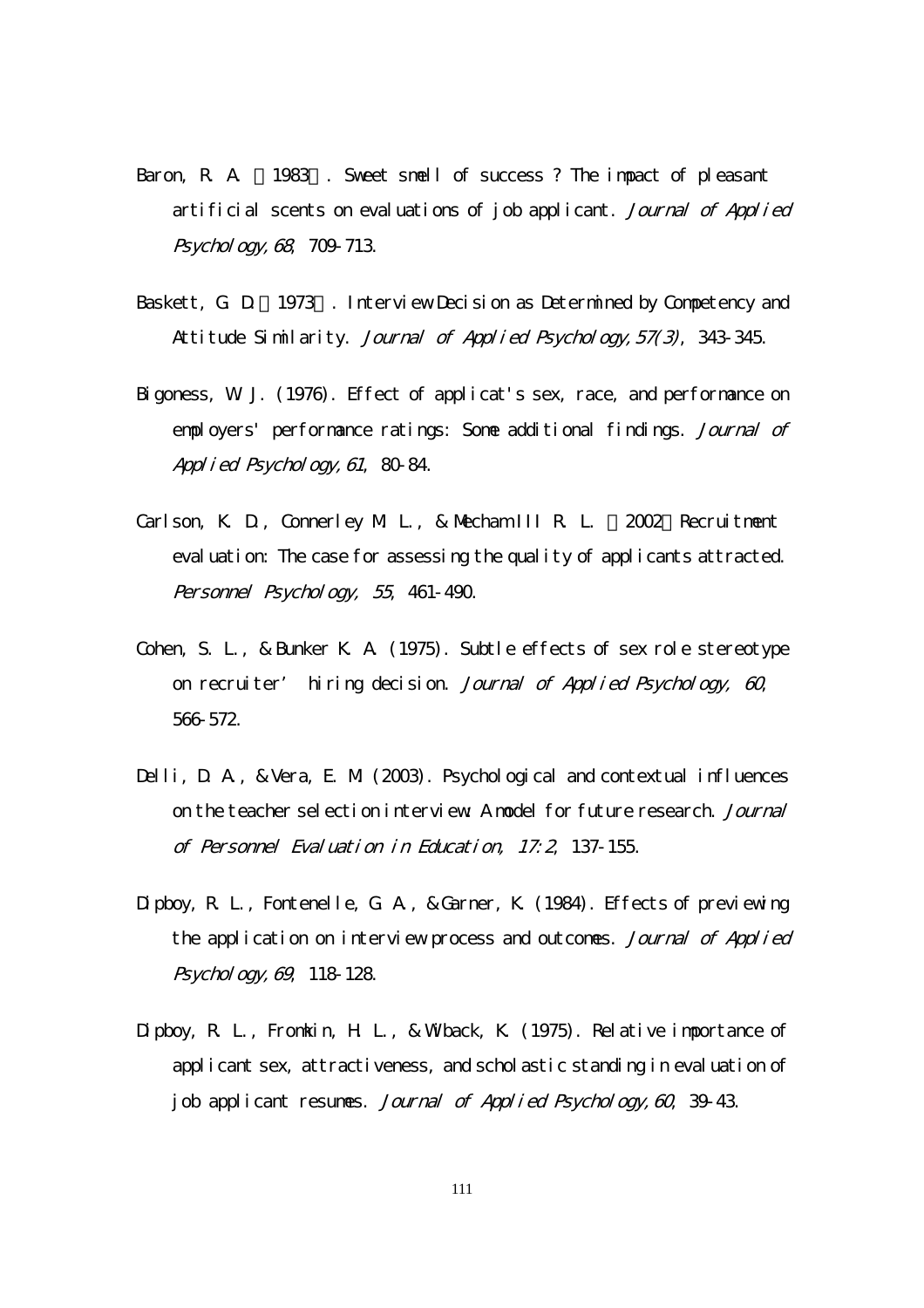- Dougherty, T. W., Ebert, R. J., & Callender, G. C. (1986). Policy capturing in the employment interview. Journal of Applied Psychology, 71, 9-15.
- Gifford, R., Ng, C.F., & Wilkinson, M.(1985). Nonverbal cues in the employment interview Links between applicant qualities and interviewer judgments. Journal of Applied Psychology, 70, 729-736.
- Gilmore D. C., Beehr T. A., & Love K. G., (1986). Effects of applicant sex, applicant physical attractiveness, type of rater and type of job on interview decision. Journal of Occupational Psychology, 59, 103-109.
- Gorman, C. D., Clover, W. H., & Doherty, M. E. (1978). Can we learn anything about interviewing from "interviews" of paper people? Two studies of the external validity of a paradigm. Organizational Behavior and Human Performance, 22, 165-192.
- Graves, L. M. (1993). Sources of individual differences in interviewer effectiveness: A model and implication for future research. Journal of Organizational Behavior, 14, 349-370.
- Graves, L. M., & Karren, R. J. (1992). Interviewer decision processes and effectiveness: An experimental policy-capturing investigation. Personnel Psychology, 45, 313-340.
- Graves, L. M., & Powell, G. N. (1988). An investigation of sex discrimination in recruiters' evaluations of actual applicants. Journal of Applied Psychology, 73, 20-29.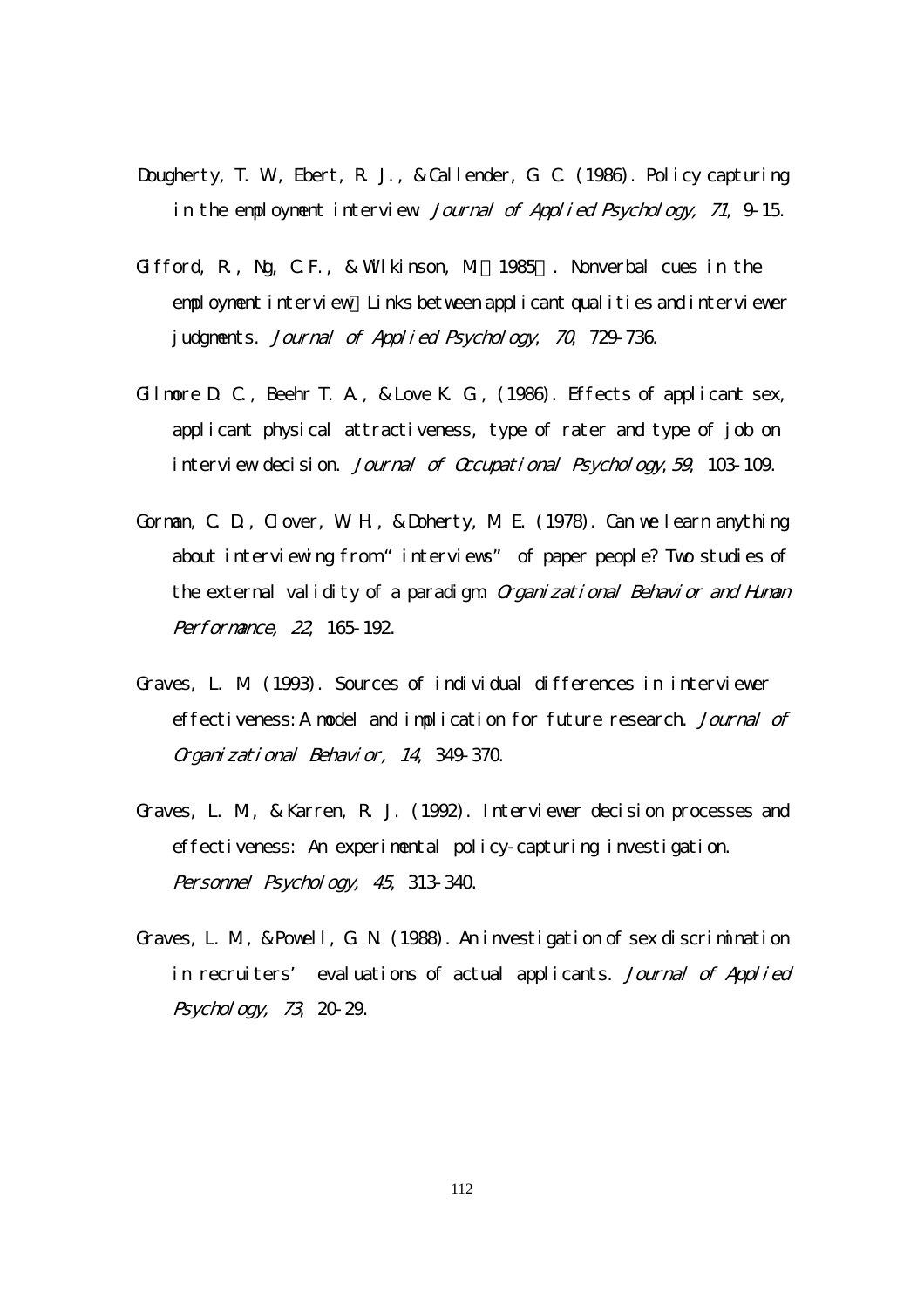- Graves, L. M., & Powell, G. N. (1995). The effect of sex similarity on recruiters' evaluations of actual applicants: A test of the similarity-attraction paradigm. Personnel Psychology, 48, 85-98.
- Grove, D. A. (1981). A Behavioral consistency approach to decision making in employment selection. Personnel Psychology, 34, 55-64.
- Haefner, J. E. (1977). Race, age, sex, and competence as factor in employee selection of the disadvantaged. Journal of Applied Psychology, 62 199-202.
- Hammer, W. C., Kim, J. S., Baird, L., & Bigoness W. J. (1974). Race and sex as determinants of ratings by potential employers in a simulated vork-sampling task. Journal of Applied Psychology, 59, 705-711.
- Keenan, A. (1977). Some relationships between interviewers' personal feelings about candidates and their general evaluation of them. Journal of Occupational Psychology, 50, 275-283.
- London, M. & Poplayski, J. R. (1976). Effects of information on stereotype devel opment in performance appraisal and interview contexts. Journal of Applied Psychology, 61, 199-205.
- Marlowe, C. M., Schneider, S. L., & Nelson, C. E. (1996). Gender and Attractiveness Biases in Hiring Decisions: Are More Experienced Managers Less Biased? Journal of Applied Psychology, 81(1), 11-21.
- Motowidlo, S. J., Dunnette, M. D., & Carter G. W. (1990). An alternative selection procedure: The low-fidelity simulation. Journal of Applied Psychology, 75, 640-647.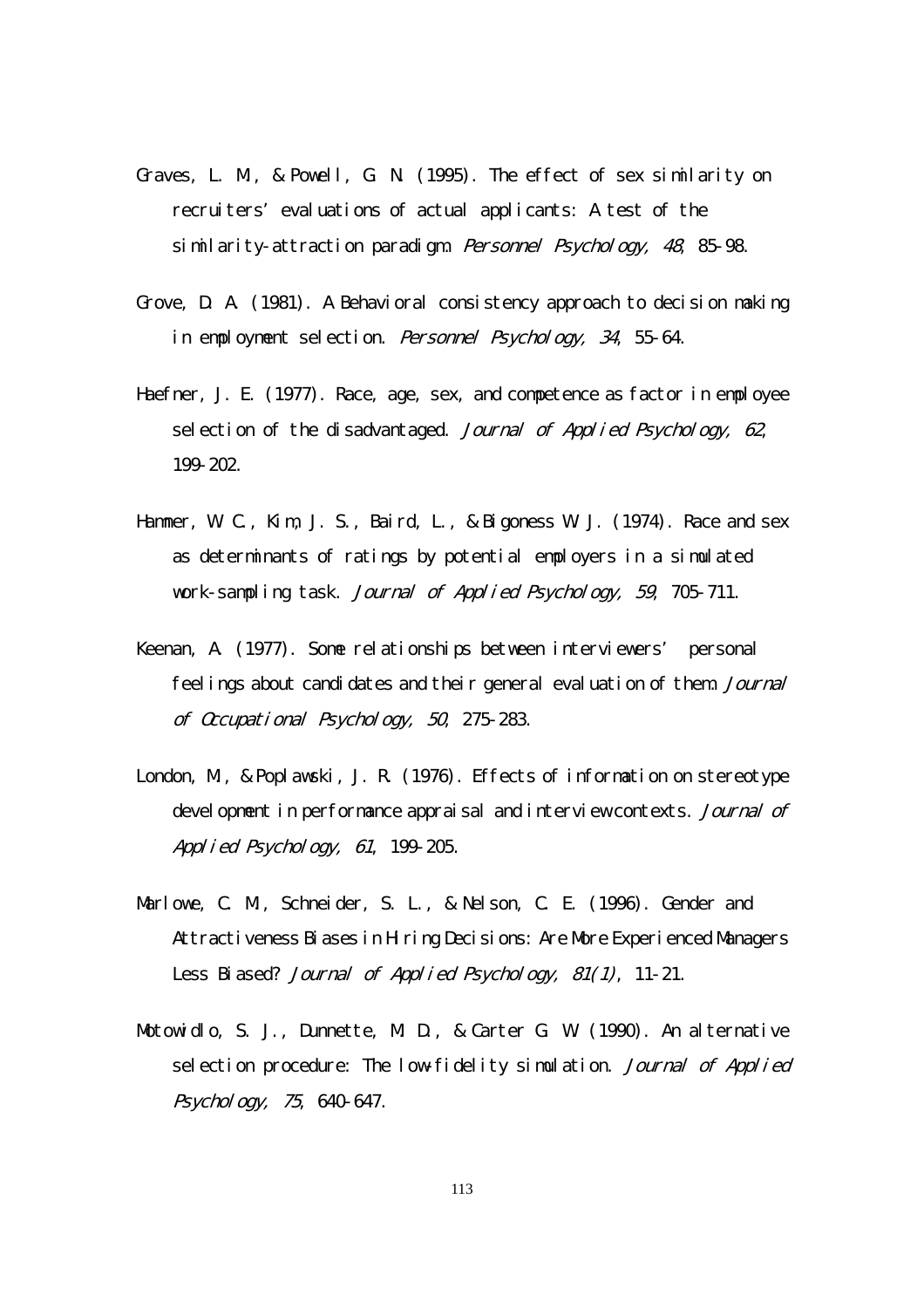- Oliphant, V. N., & Alexander, E. R. (1982). Reacts to Resumes as a Function of Resume Determinateness, Applicant Characteristics, and Sex of Raters. Personnel Psychology, 35, 829-843.
- Peters, L. H., & Terborg, J. R. 1975. The effect of temporal placement of unfavorable information and of attitude similarity on personnel sel ection dw2ecisions. Organizational Behavior and Human Performance, 13, 279-293.
- Posner, B.Z. (1981). Comparing recruiter, student, and faculty perceptions of important applicant and job characteristics. Personnel Psychology, 34, 329-339.
- Powell G. N., & Butterfield D.A. (2002). Exploring the influence of decision makers' race and gender on actual promotions to top management. Personnel Psychology, 55, 397-428.
- Rand, T. M., & Wexely, K. N 1975. Demonstration of the effect," similar to me," in simulated employment interview. Psychological Reports, 36, 535-544.
- Raza, S. M., & Carpenter, B.N. (1987). A model of hiring decisions in real employment interviews. Journal of Applied Psychology, 72, 596-603.
- Rynes, S., & Gerhart, B. (1990) Interviewer assessments of applicant 'Fit': an exploratory investigation. Personnel Psychology, 43, 13-35.
- Schmitt, N. (1976). Social and situational determinants of interview decision: Implications for employment interview. Personnel Psychology, 29, 79-101.